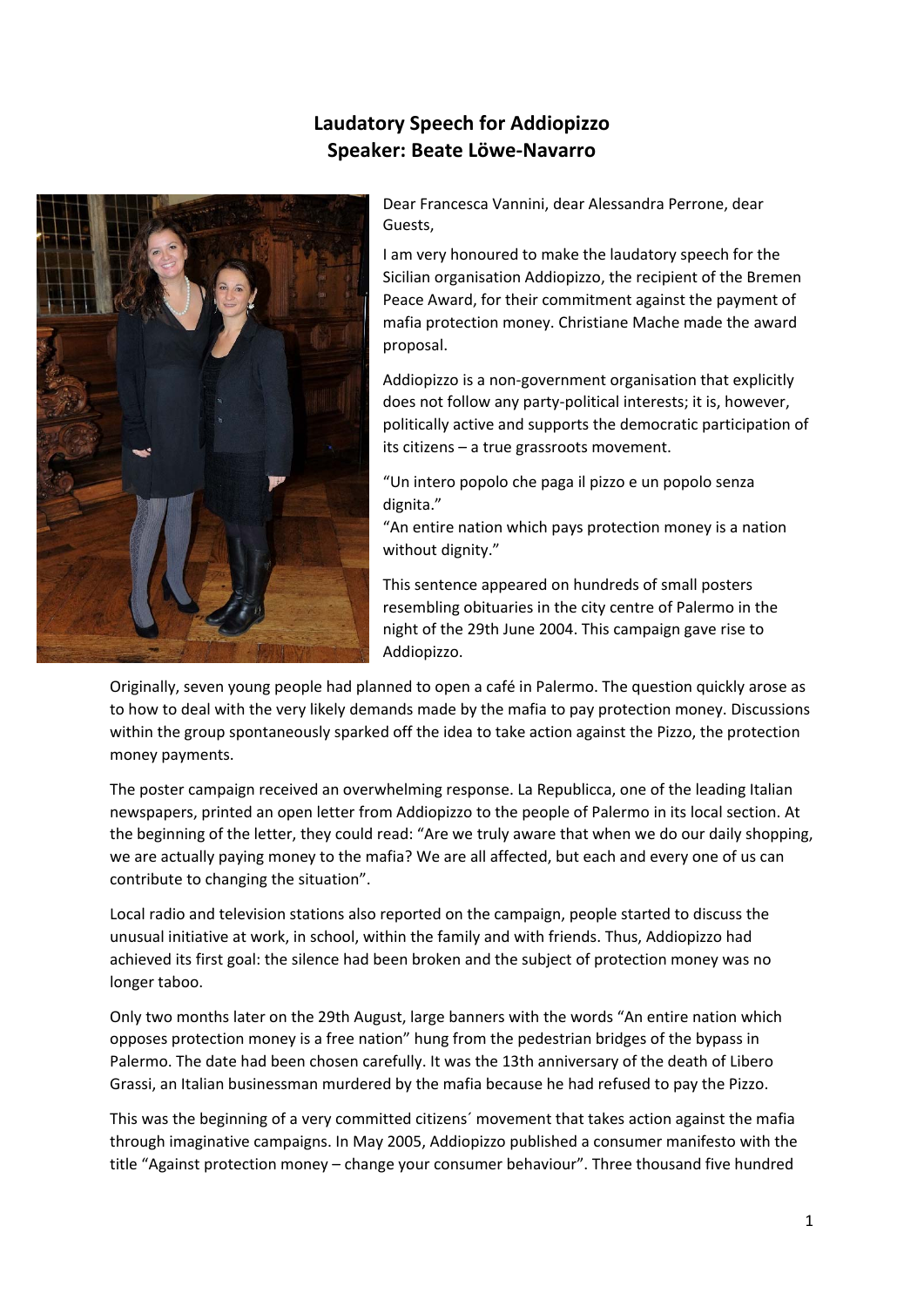people had soon signed the appeal. The campaign is based on the solidarity between tradespeople and consumers.

The idea is actually quite simple, but demands great courage. At the time of the first campaigns carried out by Addiopizzo, 70% of all shop and restaurant owners in the region of Sicily paid the Pizzo. Individuals who refuses faces possible retaliation by the mafia, risk the destruction or the boycotting of their shops and, at the worst, their own lives.

This is the starting point for critical consumer behaviour. According to the motto "Pago chi non paga" (I pay where no one is forced to pay), consumers make a conscious decision to buy products from mafia‐free shops. Businesses that have joined the movement draw attention to this via the Addiopizzo sticker in their shop windows.

When the mafia threatens these shop owners, they receive comprehensive legal support through Addiopizzo. This legal aid is free of charge.

Addiopizzo has published an alternative map of the city of Palermo showing all shops that are free from protection money. Information is also readily available on the Internet. Thus far, over 1,000 tradespeople and freelancers have signed the Addiopizzo agreement, and in doing so, have committed themselves to the non‐payment of protection money and to report cases of attempted blackmail. Over 13,000 consumers have signed the Addiopizzo manifesto.

Meanwhile, they have also created their own quality label called "Certificato Addiopizzo" with which companies from the areas of farming, trade and industry can mark their products as long as they fulfil three conditions:

- a) Legality
- b) Excellent quality
- c) Sustainability

Once a year, Addiopizzo organises a "Festival of critical consumption" to which all of Palermo´s citizens are invited to try out the mafia‐free products, inform themselves about the organisation´s activities and create networks.

Representatives from Addiopizzo regularly visit schools in order to sensitize children and young people to the problem of the Pizzo and to show them that they can do something to oppose it. The school activities end every year with a "Pizzo‐Free" school party.

Since 2009, the idea of the critical consumer has been expanded to include critical tourism: a young team organises alternative guided tours in Palermo, Corleone and Cinisi as well as other events to promote a gentle and critical kind of tourism in the region, including bicycle tours and hiking routes. In addition to the holiday aspect, it is always important to give background information on political and social situations. The hotels, guesthouses and restaurants working together with Addiopizzo all belong to the campaign´s network.

Details of the projects run by Addiopizzo can all be found on their informative website, which is also available in English. The website additionally serves to raise funds through the sale of T‐shirts and food products. A significant part of the budget is financed through donations. Tax payers in Italy can decide on an annual basis to which non‐profit organisation they wish to donate 0.5% of their taxable income. As it is an officially recognised organisation, Addiopizzo is also able to receive these donations.